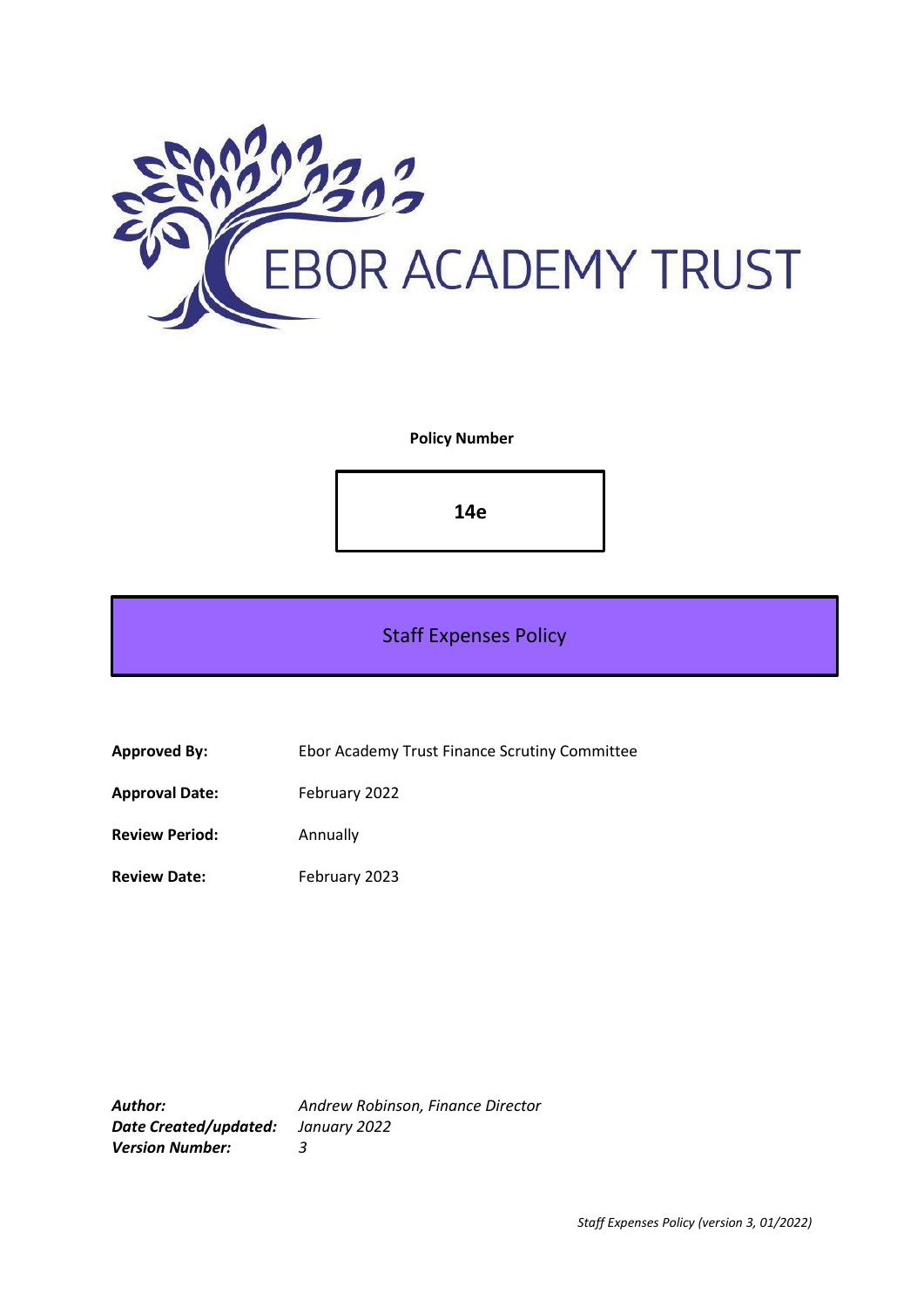# Contents: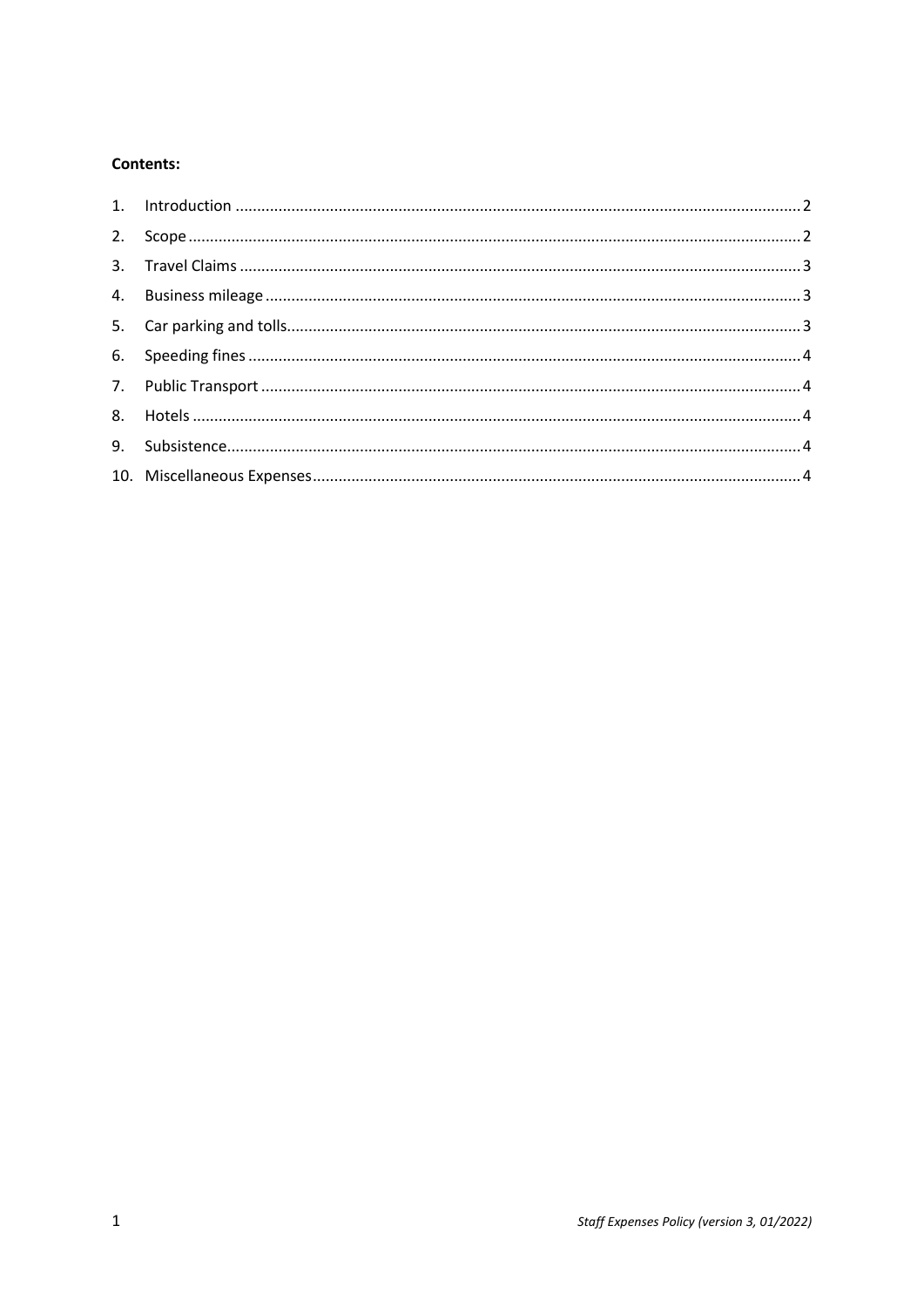## <span id="page-2-0"></span>**1. Introduction**

This Policy sets out arrangements for the reimbursement of expenses incurred whilst working on behalf of Ebor Academy Trust.

The Policy applies to all employees, without exception, of the Trust (central and school based). Ebor Academy Trust reserves the right to review, revise, amend, withdraw or replace the contents of this policy on providing reasonable notice of any such changes.

Staff may claim reimbursement for reasonable expenses incurred wholly, necessarily and exclusively in the course of the school or Trust's business. These may arise from attending meetings, training or conferences, or posting student files. It is essential that HMRC regulations are met and therefore this policy must be adhered to when making an expenses claim.

## <span id="page-2-1"></span>**2. Scope**

#### **Expenses covered by this policy include, but are not limited to:**

- 2.1 Mileage costs
- 2.2 Parking
- 2.3 Tolls
- 2.4 Public Transport
- 2.5 Hotels
- 2.6 Subsistence
- 2.7 Perishable school resources required on the day

The expenses reimbursement process is not a substitute for the procurement process. Items generally **not recoverable through personal expenses** (for value for money, propriety, tax or general good governance reasons) include, but are not limited to:

- a) Refreshments for general office use
- b) Greetings cards, gifts and flowers for employees (subject to the gifts and hospitality policy)
- c) Staff entertainment
- d) Items that should be obtained through procurement process e.g. stationary, IT equipment, consumables, school resources.

**These items must be purchased through the school offices, using the normal procurement procedures having been approved in advance, in accordance with the Ebor Academy Trust Financial Procedure Manual and Financial Scheme of Delegation.**

Staff should not use their own personnel credit/debit cards - each academy is provided with a credit card for making online purchases.

All claims must be made using the Access HR online portal. These should be submitted on a monthly basis, wherever possible during the year and in all cases by the financial year end.

All claims will be authorised by the employee's line manager and payment will be made via the monthly payroll, subject to the published payroll deadlines.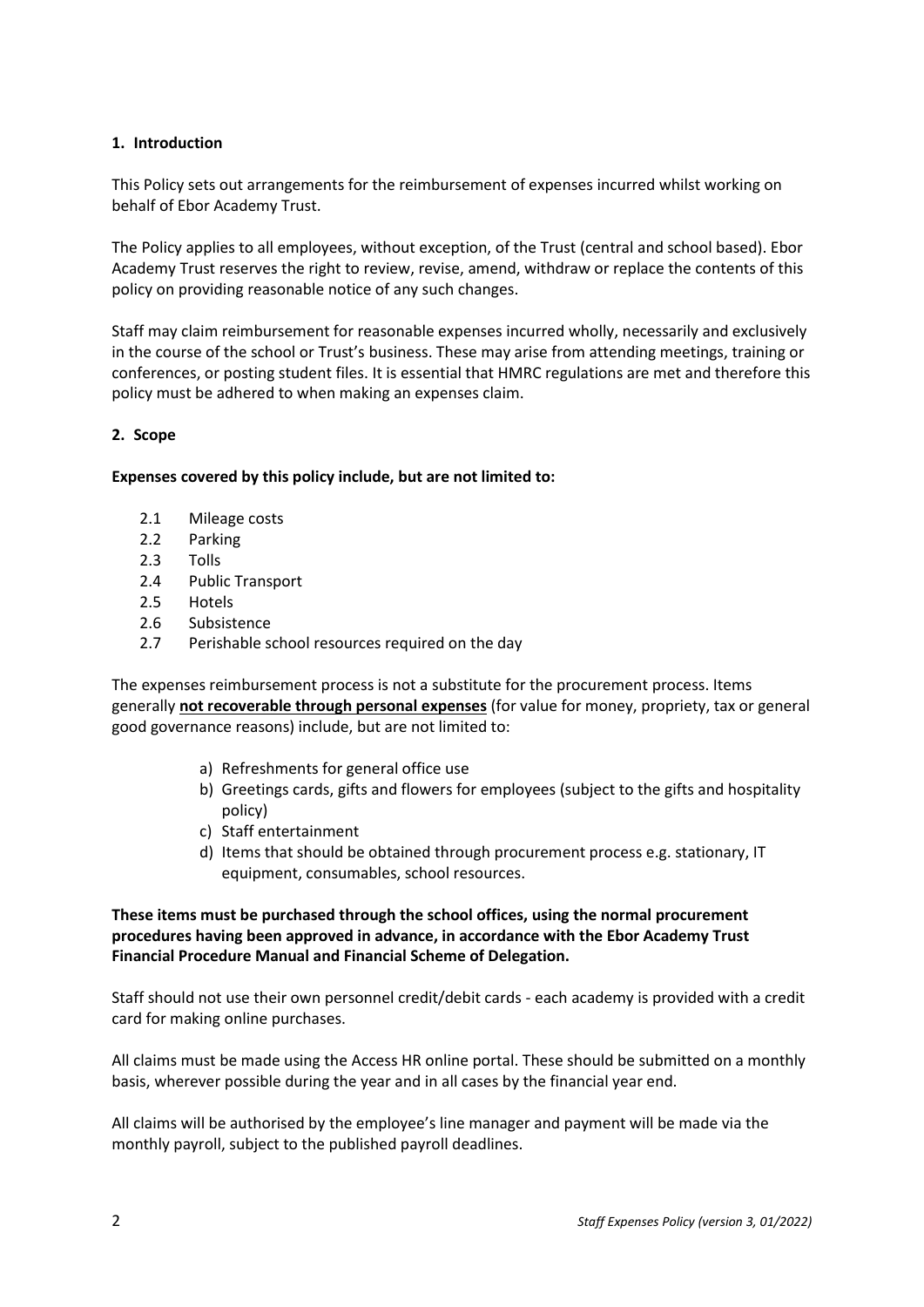If prior approval has not been obtained from the Headteacher/ Line Manager the school reserves the right not to reimburse the cost.

The following criteria apply to claims:

- I) Current proof of insurance and MOT (if applicable) must be uploaded on Access HR before any mileage claim can be paid.
- II) All expenditure must be supported by VAT receipts
- III) Claims must not include expenditure incurred by other individuals.

# <span id="page-3-0"></span>**3. Travel Claims**

Employees are personally responsible for any costs incurred in journeys between their home and normal place of work (in most cases, this will be a designated "home" school). Journeys between an employee's home and normal place of work cannot be claimed under any circumstance. Each individual must ensure that their normal commute mileage is added to their employment record by their line manager or School Business Partner and must take account of the Access HR guidelines regarding home to office mileage when making claims.

Travel should be by the most appropriate means of transport available taking into account cost and practicality. Specific guidance is set out below for private mileage, public transport and taxis.

## <span id="page-3-1"></span>**4. Business mileage**

Employees who use their own vehicle for business purposes must ensure that:

- 4.1 The vehicle is taxed and has a current MoT certificate (if required)
- 4.2 The vehicle is fully insured for business use
- 4.3 They hold a current valid driving licence

The claim form on Access HR should be completed for mileage claims to show:

- a) Full details of each journey including start, end and all intermediate stops
- b) Date of journey
- c) Actual miles travelled using post codes.

Access HR will calculate the mileage between routes; all schools within the Trust have been preloaded onto the system. Access HR will calculate the shortest route; if any other route is followed and claimed, then a full reason must be submitted on the claim and approved by the claimant's line manager.

Mileage allowance payments will be made as per HMRC's official rates. These can be found at:

https://www.gov.uk/guidance/rates-and-thresholds-for-employers-2021-to-2022 Or contact the Finance or HR team for the latest rates.

## <span id="page-3-2"></span>**5. Car parking and tolls**

The full cost of car park charges will be reimbursed on receipt of the original ticket. Claimants should seek to park in the cheapest available parking facility. The full cost of a toll route will be payable providing that it forms part of the shortest route available.